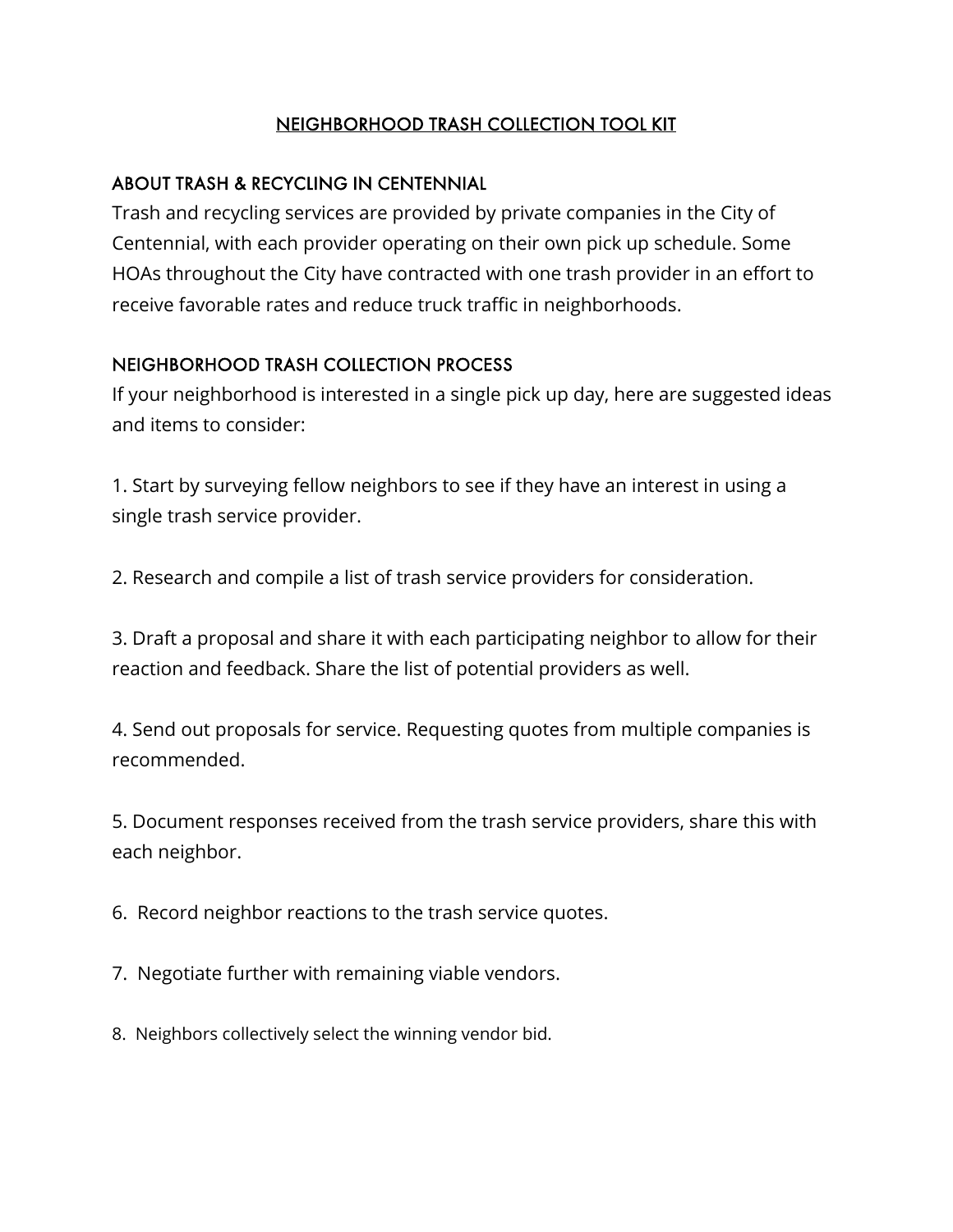#### NEIGHBORHOOD TRASH COLLECTION SURVEY

1. Are you interested in selecting a single trash service provider for our neighborhood? Benefits include lower rates and garbage collectionon a single day each week in an effort to reduce truck traffic.

| VГ | <b>NOT SURE</b> |  |
|----|-----------------|--|
|    |                 |  |

2. Please identify your current garbage-collection company and how much you pay for this service.

3. How much into the future have you pre-paid for service from your current garbage collector? (For example, have you already paid for three more months?)

- 4. What is the minimum size garbage and recycling containers we should seek in a group effort?
- Garbage
- Recycling
- 5. Do you have a preference on which day of the week garbage is collected? If yes, please identify the day and explain briefly why that day is preferred.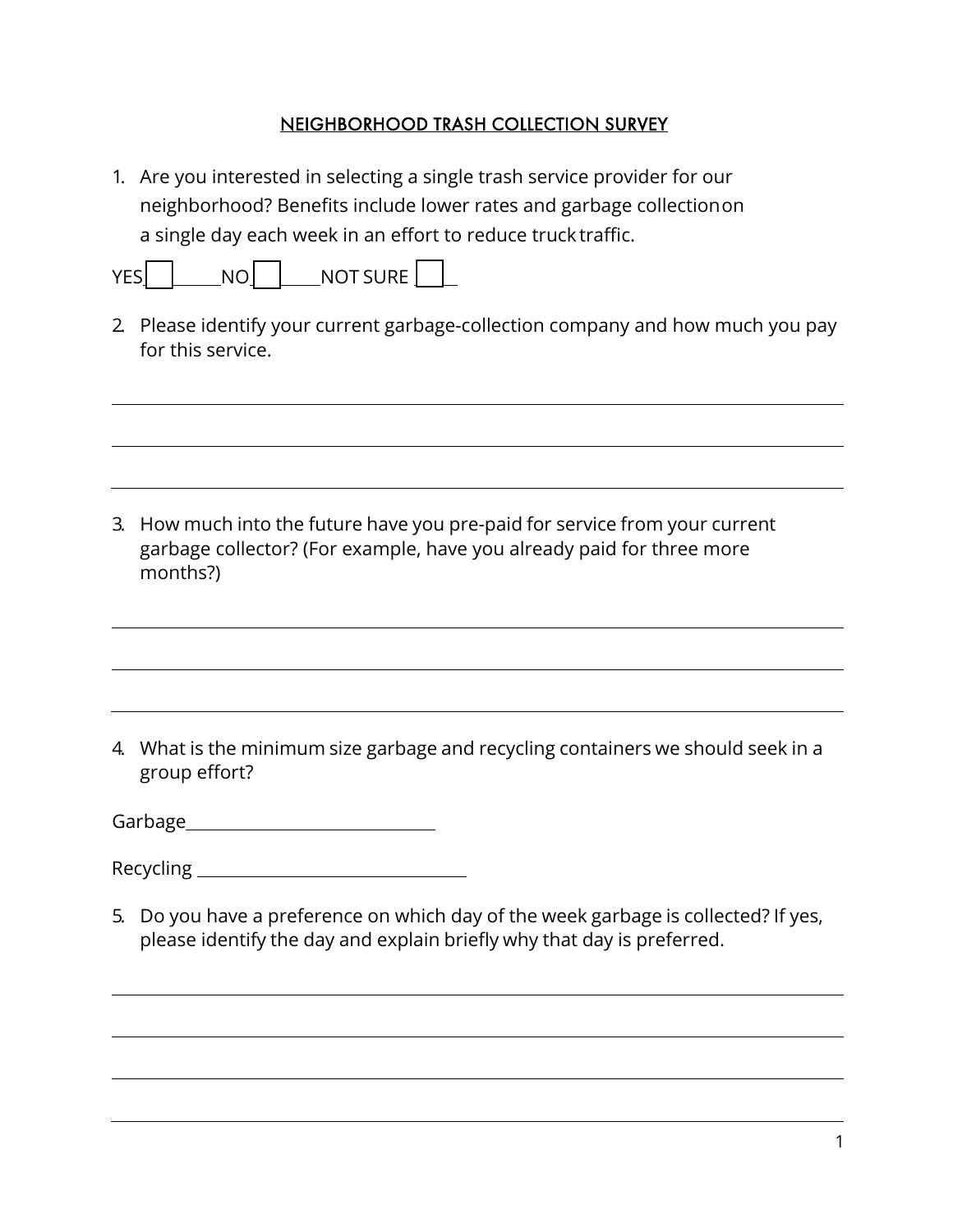6. What other features or services of garbage collection, if any, are important to you?

7. Other thoughts or comments:

## **Your Contact Information**

| Name: |  |  |  |
|-------|--|--|--|
|       |  |  |  |

Address:

Phone Number: with a state of the state of the state of the state of the state of the state of the state of the state of the state of the state of the state of the state of the state of the state of the state of the state

#### **Please return survey to:**

Name: Name and the second state of the second state of the second state of the second state of the second state of the second state of the second state of the second state of the second state of the second state of the sec

Address:

PhoneNumber: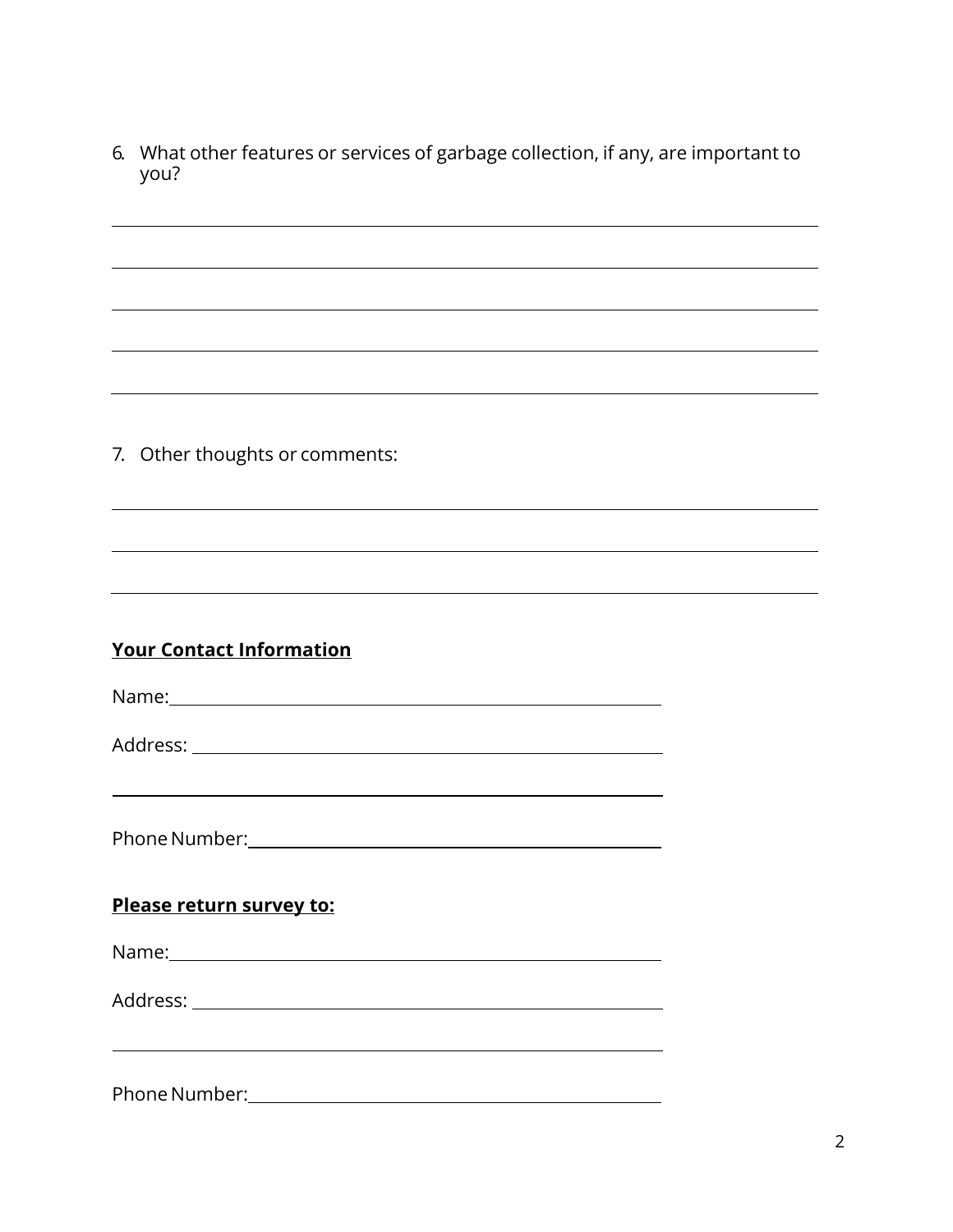#### <u>SURVEY RESULTS</u>

| Address | Name | Current Garbage<br>Hauler | Survey<br>Returned? |
|---------|------|---------------------------|---------------------|
|         |      |                           |                     |
|         |      |                           |                     |
|         |      |                           |                     |
|         |      |                           |                     |
|         |      |                           |                     |
|         |      |                           |                     |
|         |      |                           |                     |
|         |      |                           |                     |
|         |      |                           |                     |
|         |      |                           |                     |
|         |      |                           |                     |
|         |      |                           |                     |
|         |      |                           |                     |
|         |      |                           |                     |
|         |      |                           |                     |
|         |      |                           |                     |
|         |      |                           |                     |
|         |      |                           |                     |
|         |      |                           |                     |
|         |      |                           |                     |
|         |      |                           |                     |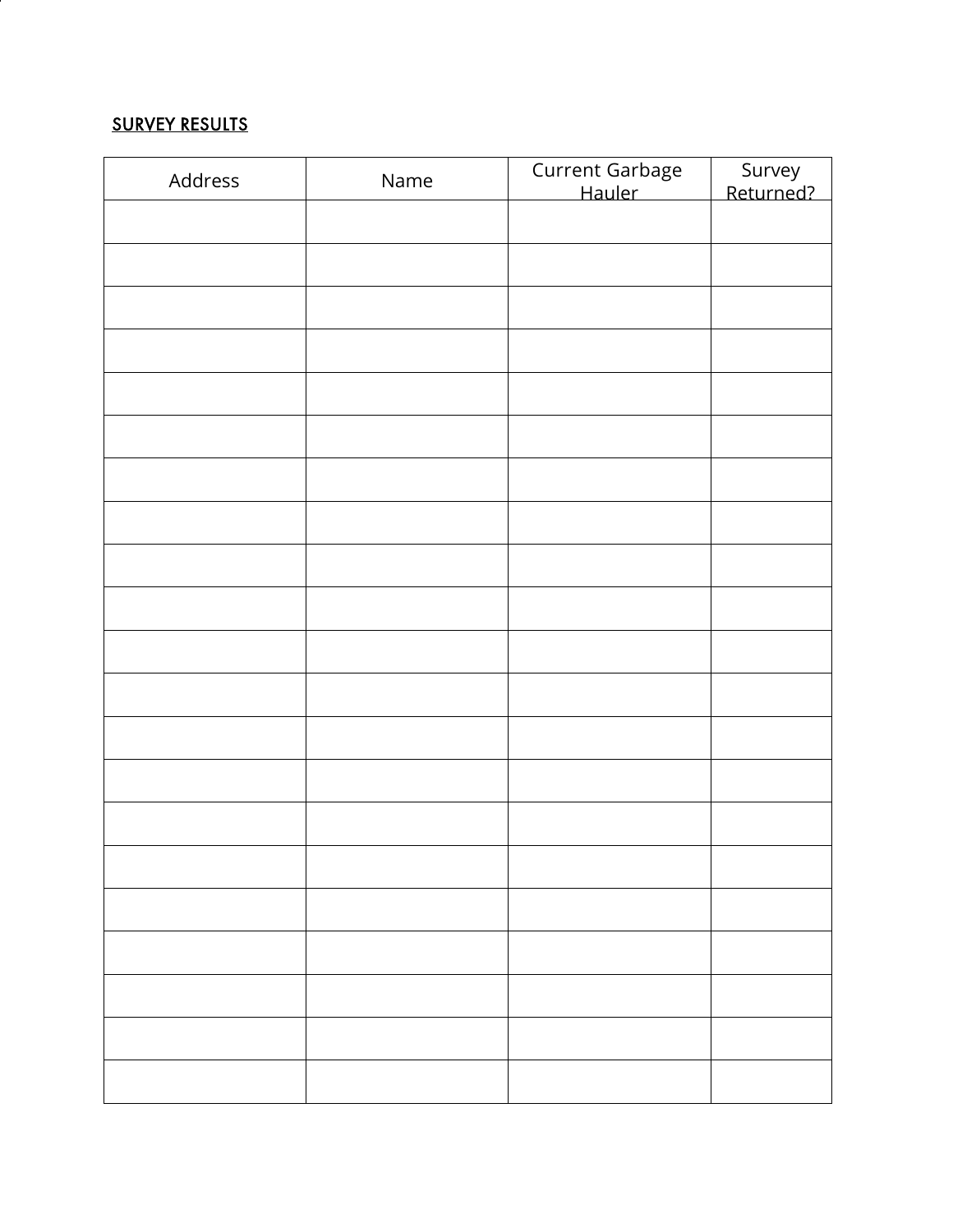# SURVEY RESULTS (continued)

| Address | Name | Current Garbage<br>Hauler | Survey<br>Returned? |
|---------|------|---------------------------|---------------------|
|         |      |                           |                     |
|         |      |                           |                     |
|         |      |                           |                     |
|         |      |                           |                     |
|         |      |                           |                     |
|         |      |                           |                     |
|         |      |                           |                     |
|         |      |                           |                     |
|         |      |                           |                     |
|         |      |                           |                     |
|         |      |                           |                     |
|         |      |                           |                     |
|         |      |                           |                     |
|         |      |                           |                     |
|         |      |                           |                     |
|         |      |                           |                     |
|         |      |                           |                     |
|         |      |                           |                     |
|         |      |                           |                     |
|         |      |                           |                     |
|         |      |                           |                     |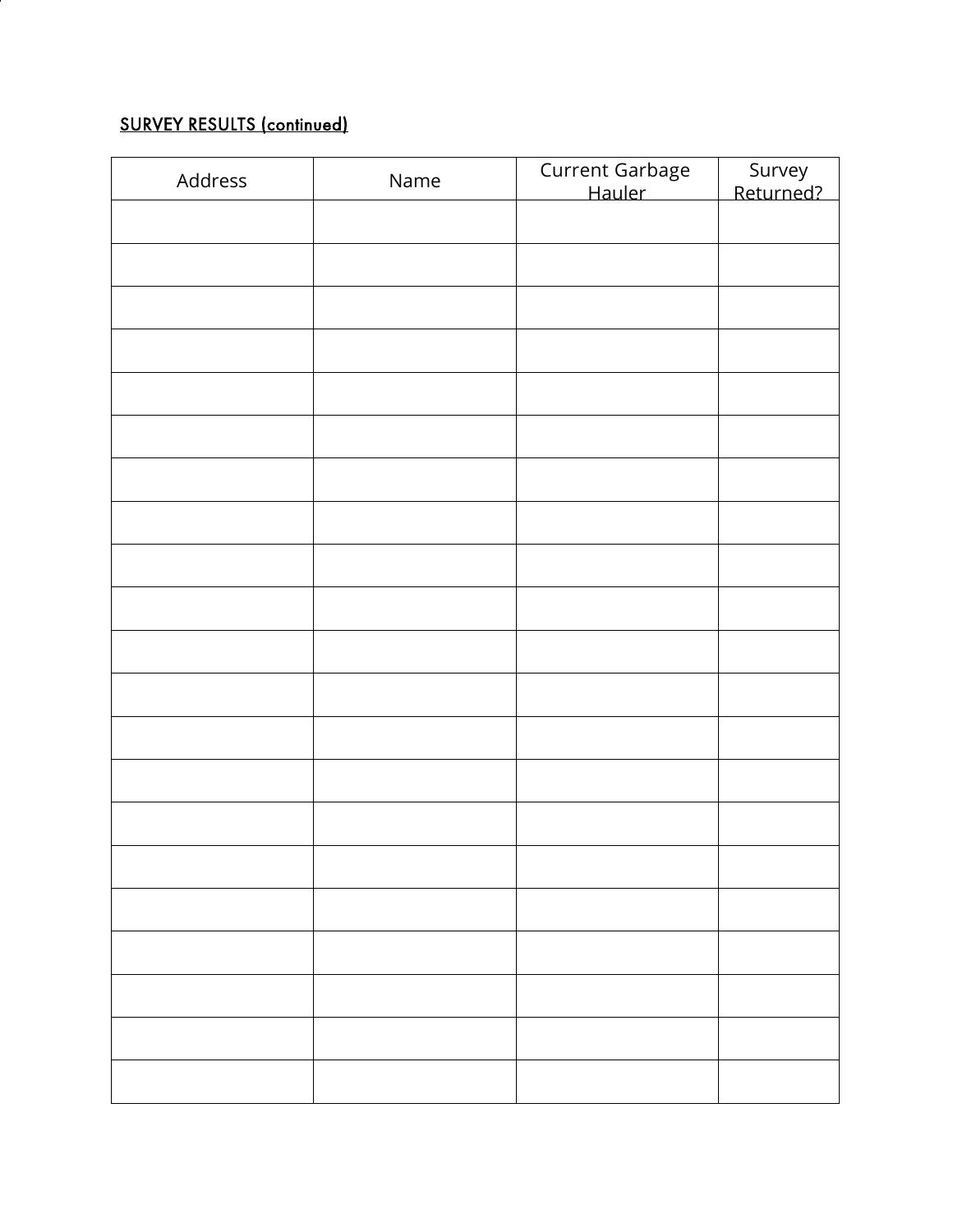## PROPOSAL TIPS

Proposals should identify the location of the neighborhood and the number of residences that are seeking competitive proposals for garbage and recycling collection services. Set a deadline for proposals to be received, identify the date the vendor should begin providing service, and include any other particular concerns or highlights of your neighborhood. Consider including the following items:

- $\checkmark$  Services to be provided to:
	- Include the neighborhood name/location
	- Number of homes requesting service
- $\checkmark$  Deadline to return proposal
- $\checkmark$  Contract
	- Duration
	- Terms
	- Homeowner obligations/rights
- $\checkmark$  Pricing
- $\checkmark$  Future renewal options
- $\checkmark$  Pick-up day
	- Regular service
	- Holidays
	- Recycling
	- Other
- $\checkmark$  Basic services
	- Permitted/provided trash cans
	- Recycling details
	- Pick-up guidelines
- $\checkmark$  Billing
	- Billing periods
	- Discounts
- $\checkmark$  Neighborhood contact information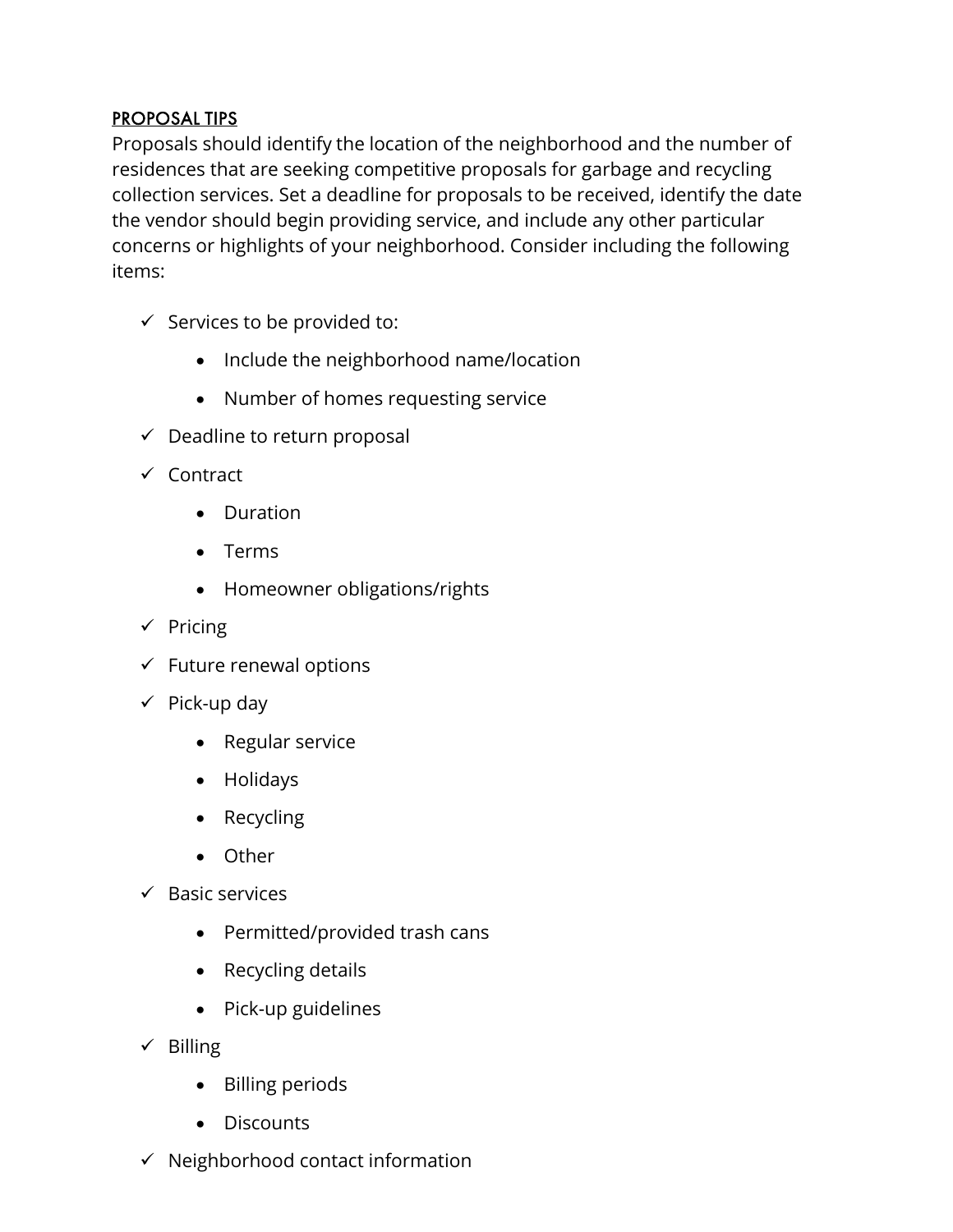# POTENTIAL VENDORS

| <b>Business</b> |  |
|-----------------|--|
| Name            |  |
| Contact         |  |
| Phone Number    |  |
| Website         |  |
| <b>Notes</b>    |  |
|                 |  |

| <b>Business</b><br>Name |  |
|-------------------------|--|
| Contact                 |  |
| Phone Number            |  |
| Website                 |  |
| <b>Notes</b>            |  |
|                         |  |

| <b>Business</b><br>Name |  |
|-------------------------|--|
| Contact                 |  |
| Phone Number            |  |
| Website                 |  |
| <b>Notes</b>            |  |
|                         |  |